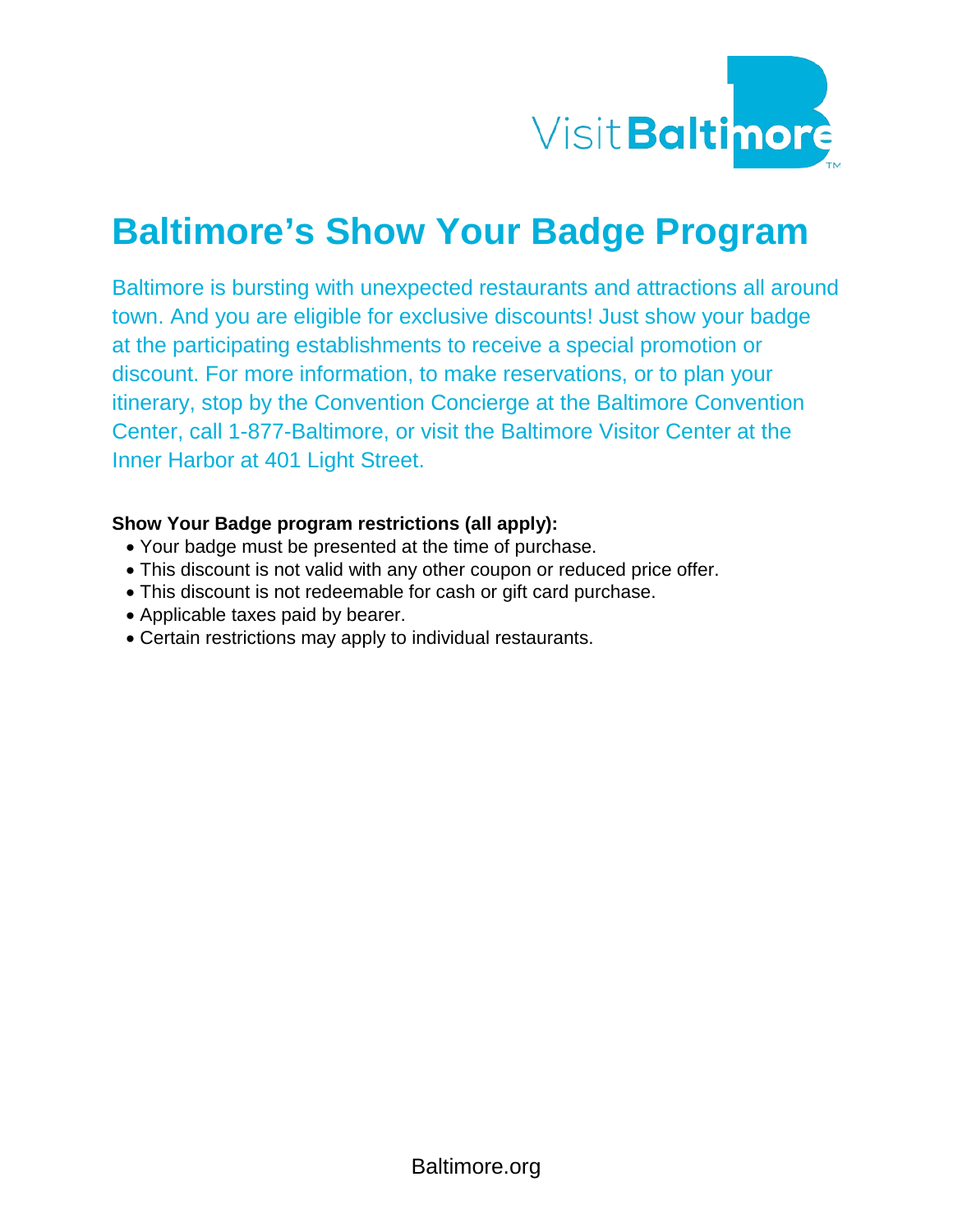

# **Current Participants**

#### **Amaryllis- Handcrafted Jewelry**

830 Aliceanna Street 410-576-7622 *10% off entire purchase*

# **An Extraordinar Limousine**

113 Dorsey Road, Glen Burnie 410-437-8200 or 800-633- LIMO *Receive 20% off Airport Sedan, SUV and Van Transfers. Use Code VBSYBP*

# **Angels Rock Bar**

10 Market Place, 2nd Floor 410-499-4410 *\$3 Miller Lites. \$4 well cocktails, 15% off appetizers, and waived cover charge (if applicable) until 11pm*

# **Apropoe's**

*700 Aliceanna Street 410-385-3000 Complimentary appetizer-dining room only one per table, not valid at the bar*

#### **Arundel Mills Mall**

7000 Arundel Mills Circle 410-540-5100 *Free VIP Coupon Book with over 75 offers from stores and restaurants at Simon Guest Services in Neighborhood 4*

# **B & O American Brasserie**

2 N. Charles Street 443-692-6172 *10% off any food purchase.*

# **B & O Railroad Museum**

901 W. Pratt Street. 410-752-2490 *\$5.00 off regular admission.*

# **Bagby Pizza Co.**

1010 Fleet St. 410-605-0444 *10% off full check amount*

#### **Baltimore Visitor Center**

401 Light Street 410-659-7319 *15% off individual regular priced items over \$2.00*

#### **Baltimore National Heritage Area Trails & Tours**

100 Light Street, 12<sup>th</sup> Floor 410-878-6411 *Buy 1 get 1 admission for walking tours in Fell's Point History Tour/ Heritage Walk Tour*

#### **The Boathouse Canton**

2809 Boston Street 410-773-9795 *10% off total bill*

# **Brio Tuscan Grille**

100 East Pratt Street 410-637-3440 *20% off your total food purchase*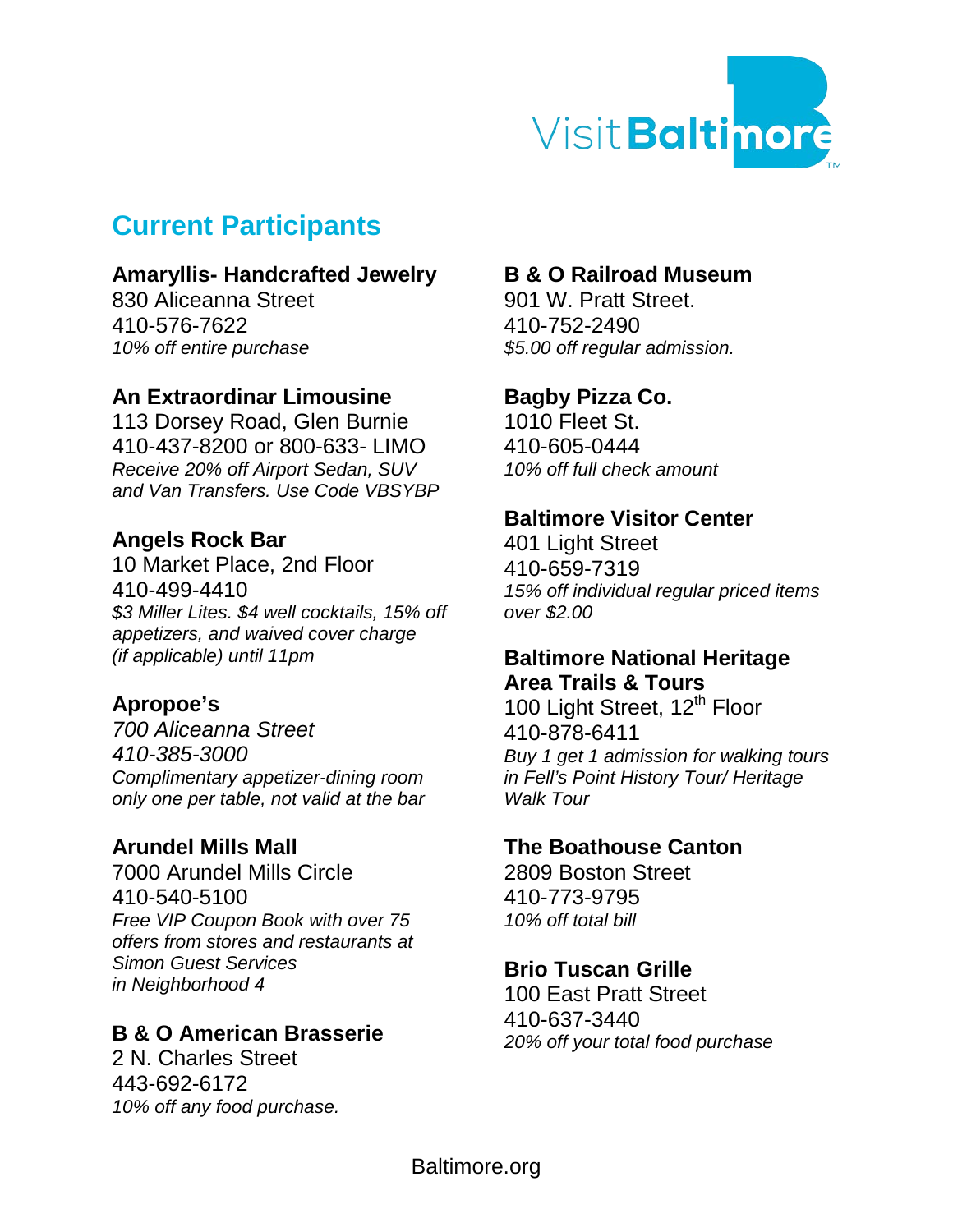

# **Bubba Gump Shrimp Co.**

301 Light Street 410-244-0830 *Complementary appetizer of the day OR a free kid's meal with the purchase of 2 entrees (one per table) offer applies to children ages 10 and under.*

#### **Ciao Bella Restaurant**

236 S. High Street 410-685-7733 *Complementary Chef's Appetizer of the Day with the purchase of an entrée* 

# **City Sports**

809 Aliceanna St. 410-837-4420 *10% Off full-priced merchandise*

#### **Chiaparelli's Restaurant**

237 S. High St. 410-837-0309 *10% off the entire check*

# **DaMimmos Finest Italian Cuisine in Little Italy**

217 S. High Street 410-727-6876 *10% off your entrée, enjoy entertainment nightly and complimentary limo service from hotel and back*

#### **Dick's Last Resort**

621 E. Pratt St. 443-453-5961 *15% off your check*

#### **Fleet Street Kitchen**

1010 Fleet St. 410-244-5830 *10% off full check amount*

# **Fogo de Chao**

*600 E. Pratt St. 410-528-9292 10% off your entire check*

#### **Geppi's Entertainment Museum**

301 W. Camden Street 410-625-7060 *50% off admission* 

#### **Gordon Biersch Brewery Restaurant**

1000 Lancaster Street, Suite B 410-230-9501 *10% off your entire entrée- including alcohol* 

#### **Hagerstown Premium Outlets**

495 Premium Outlets Blvd, **Hagerstown** 301-790-2031 *Receive a free VIP coupon book (located in the food court, guest services)*

#### **Hard Rock Café**

601 East Pratt Street 410-576-2210 *Preferred seats and \$5 off \$25 purchase*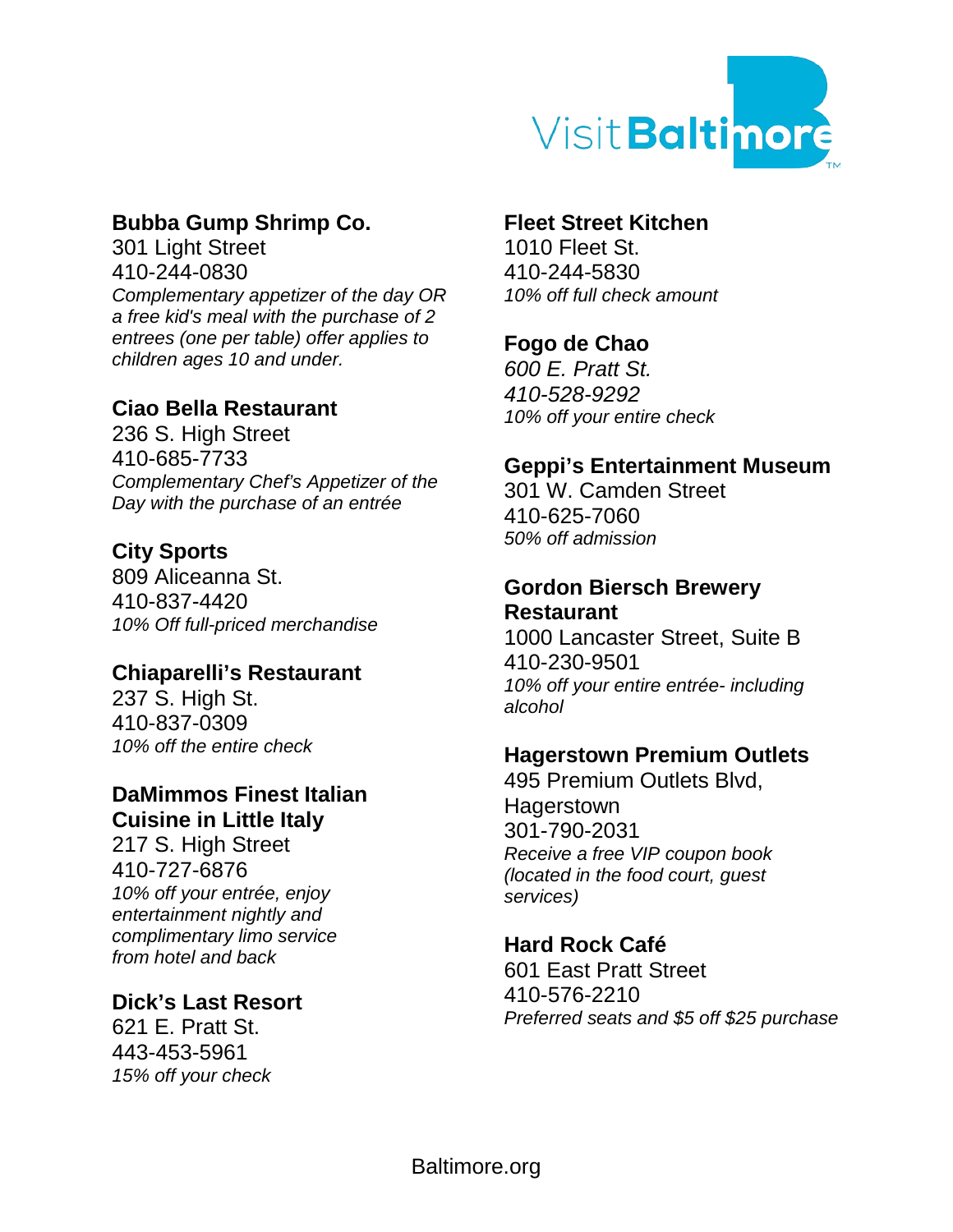

# **Hats in the Belfry**

201 East Pratt Street, Harborplace 410-528-0060 *10% off* 

# **Heavy Seas Alehouse**

1300 Bank Street 410-522-0850 *15% off of food purchases*

# **Hooters of Baltimore**

301 South Light Street 410-244-0367 *20% off food, non-alcoholic beverages, and souvenirs*

# **Horseshoe Casino**

1525 Russell St. 622-519-6291 *\$30 free play for all new total rewards card members*

#### **Howl at the Moon**

22 Market Place 410-783-5111 *Free Admission for all Attendees (\$10.00 Value)*

#### **Joe Squared**

30 Market Place 410-962-5566 *15% off your entire bill*

#### **Langermann's**

2400 Boston Street 410-534-3287 *15% off total bill*

#### **La Tavola Ristorante Italiano**

248 Albemarle St. 410-685-1859 *15% off entire check*

#### **Lebanese Taverna**

718 South President Street 410-244-5533 *\$5.00 off \$30.00(not including tax) purchase \*one coupon per table- cannot be combined with any other promotions*

# **Leinenkugel's Beer Garden**

34 Market Place 410-564-5477 **\$***3 Miller Lites. \$4 Well Cocktails, 15% off Appetizers, and waived cover charge (if applicable) until 11pm*

#### **Lenny's Deli Harborplace**

201 E. Pratt Street 410-230-0222 *10% off your purchase*

#### **Luckie's Liquors**

10 Market Place 410-564-5477 **\$***3 Miller Lites. \$4 Well Cocktails, 15% off Appetizers, and waived cover charge (if applicable) until 11pm*

#### **Luckie's Tavern**

10 Market Place 410-564-5477 **\$***3 Miller Lites. \$4 Well Cocktails, 15% off Appetizers, and waived cover charge (if applicable) until 11pm*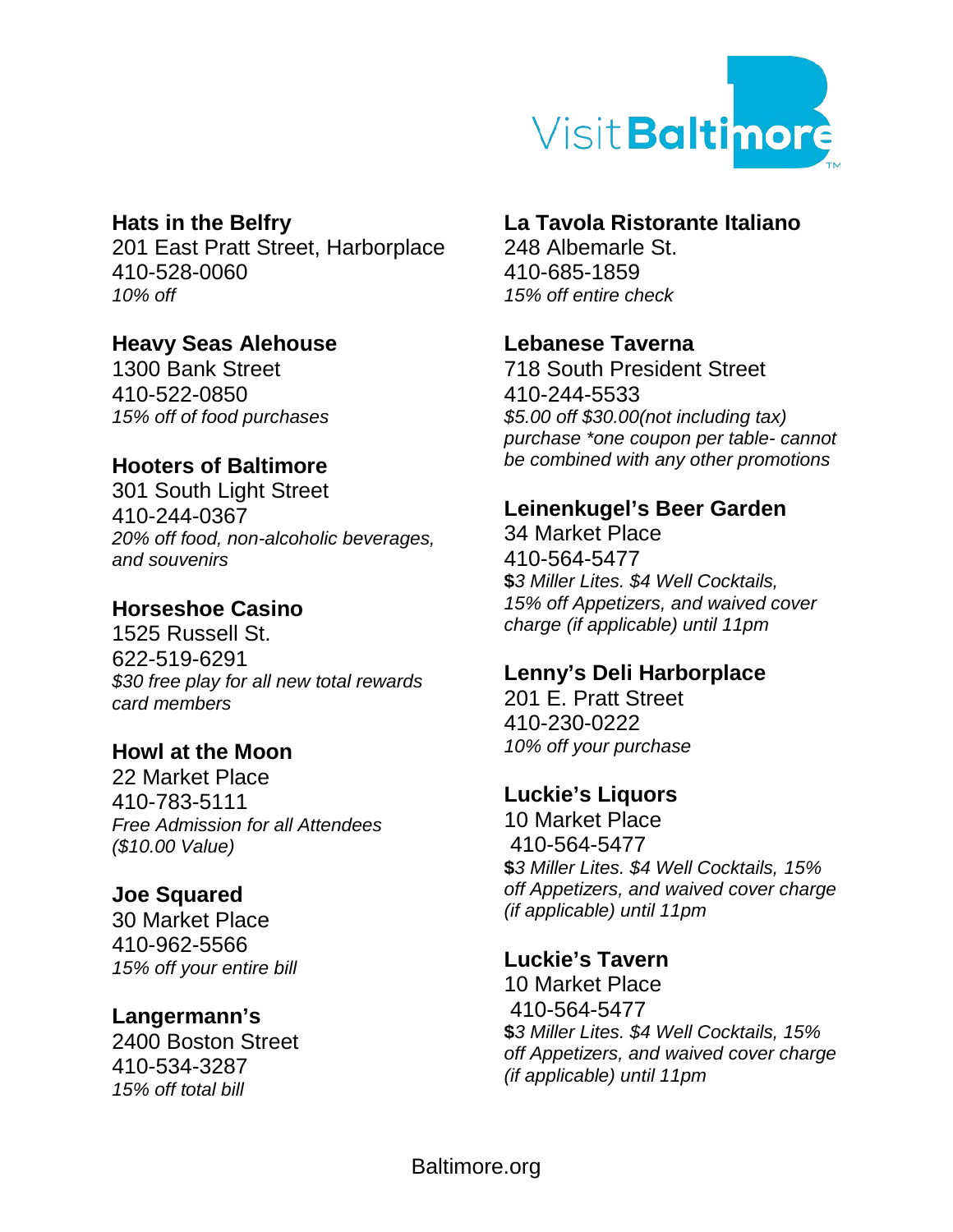

#### **Marble Slab Creamery & Great American Cookies**

201 East Pratt Street 443-835-1873 *20% off store wide*

#### **Massage Envy Spa- Federal Hill**

1707 Whetstone Way 410-234-3689 *\$10 off massage or facial (first time guests only)*

#### **McCormick World of Flavors**

301 Light St. 443-583-1355 *Free Recipe Mix packet with \$19.99 purchase (excludes Gourmet Recipe Mixes)*

# **Mex Tequila Bar**

26 Market Place 410-528-0128 **\$***3 Miller Lites. \$4 Well Cocktails, 15% off Appetizers, and waived cover charge (if applicable) until 11pm*

# **Morton's The Steakhouse**

300 South Charles 410-547-8255 *Free New York Cheesecake with the purchase of an entrée* 

#### **Mosaic Lounge**

4 Market Place 410-528-0128 **\$***3 Miller Lites. \$4 Well Cocktails, 15% off Appetizers, and waived cover charge (if applicable) until 11pm*

# **National Museum of Dentistry**

31 South Greene Street 410-706-0600 *Field trip and student pricing for everyone! \$5/person and groups of 11 only \$50*

# **The Oceanaire Seafood Room**

801 Aliceanna Street 443-872-0000 *Free calamari to share for the table (with a purchase of two entrees)*

# **PBR Baltimore**

43 Market Place 410-528-0128 **\$***3 Miller Lites. \$4 Well Cocktails, 15% off Appetizers, and waived cover charge (if applicable) until 11pm*

#### **Phillips Seafood**

601 East Pratt Street 410-685-6600 *15% off your total bill*

#### **Pickles Pub**

520 Washington Boulevard 410-752-1784 *Free basket of Baltimore Fries* 

#### **P.F. Chang's**

600 East Pratt Street 410-649-2752 *10% off of food purchases*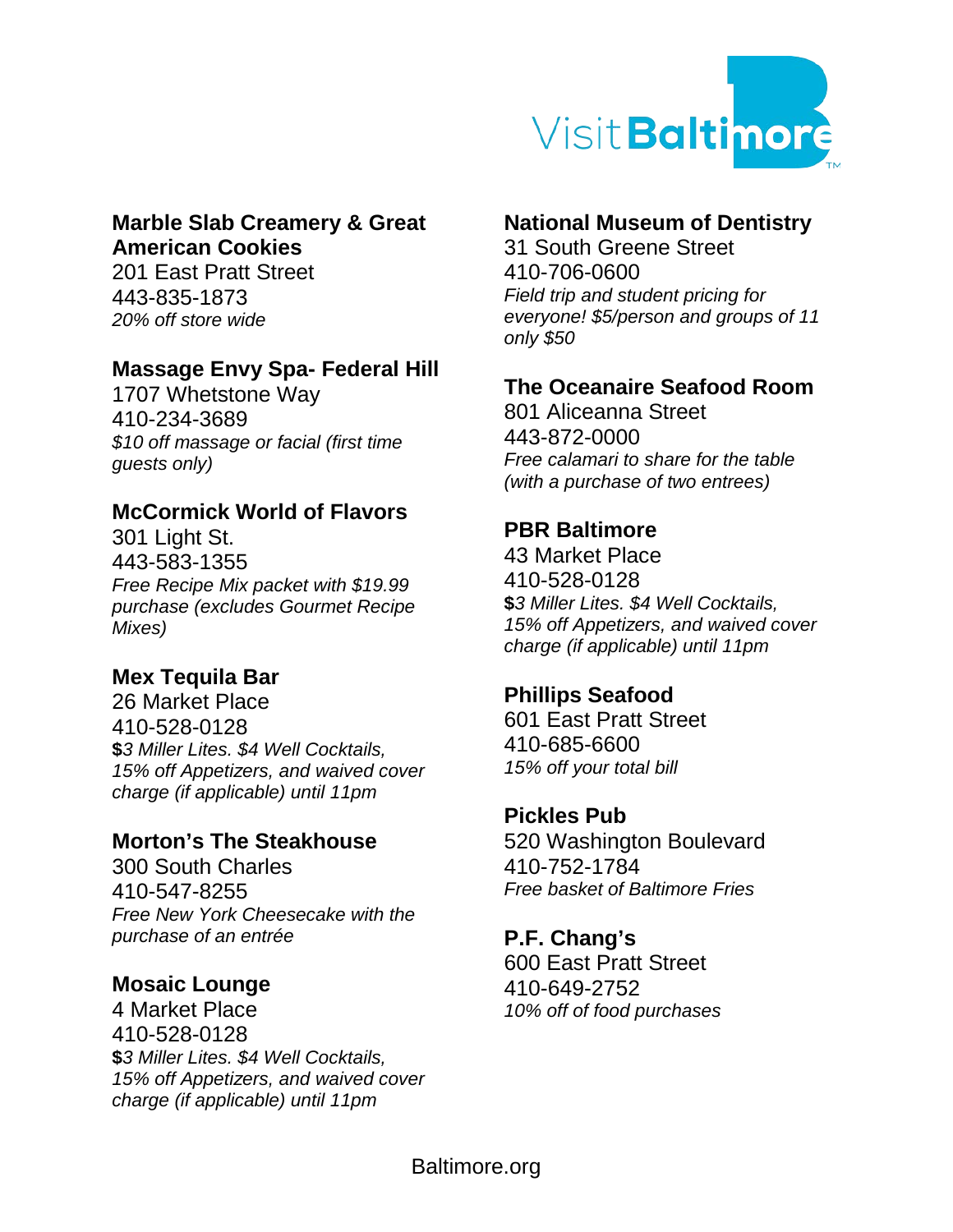

# **Queenstown Premium Outlets**

441 Outlet Center Drive 410-827-8699 *Complimentary VIP coupon book*

#### **Riptide by the Bay**

1718 Thames Street 410-732-3474 *20% off your check*

#### **Regis American Bistro**

1002 Light Street 410-539-7344 ext. 1 *\$10 Gift Card* 

# **Spirit Cruises, Baltimore**

561 Light St. 443-573-0449 *20% off lunch or dinner cruise-based on availability, holiday & specialty cruises excluded*

#### **St. Mary's on Paca Street**

600 North Paca Street 410-728-6464 *Free Admission*

#### **The Star-Spangled Banner Flag House**

844 East Pratt Street 410-837-1793 *All conference attendees may receive admission for \$6.00*

# **Supano's Prime Steakhouse, Seafood & Pasta**

110 Water Street 410-986-4445 *20% off dinner*

#### **Sullivan's Steakhouse**

1 East Pratt Street 410-962-5503 *Receive a complementary appetizer with the purchase of an entrée \*This offer excludes the Seafood Sampler. Only one appetizer per table.*

# **Supershuttle Airport Shuttle/ Execucar Private Sedan**

BWI Airport 1-800-258-3826 *Receive 10% off all Execucar private airport sedans and SUV, plus \$3.50 off your round trip Supershuttle to and from BWI Airport. Click here for Internet [Discount](http://www.supershuttle.com/default.aspx?GC=ZG7TC) Call 1-800-258-3826 with code ZG7TC*

#### **TEN TEN American Bistro**

1010 Fleet St. 410-244-6867 *10% off full check amount*

#### **"The Yard"- Baltimore Marriott Inner Harbor at Camden Yards**

110 South Eutaw St 410-962-0202 *20% off all food items*

# **Tin Roof: A Live Music Joint**

32 Market Place 443-873-8137 15% off entire check (tip & tax excluded)